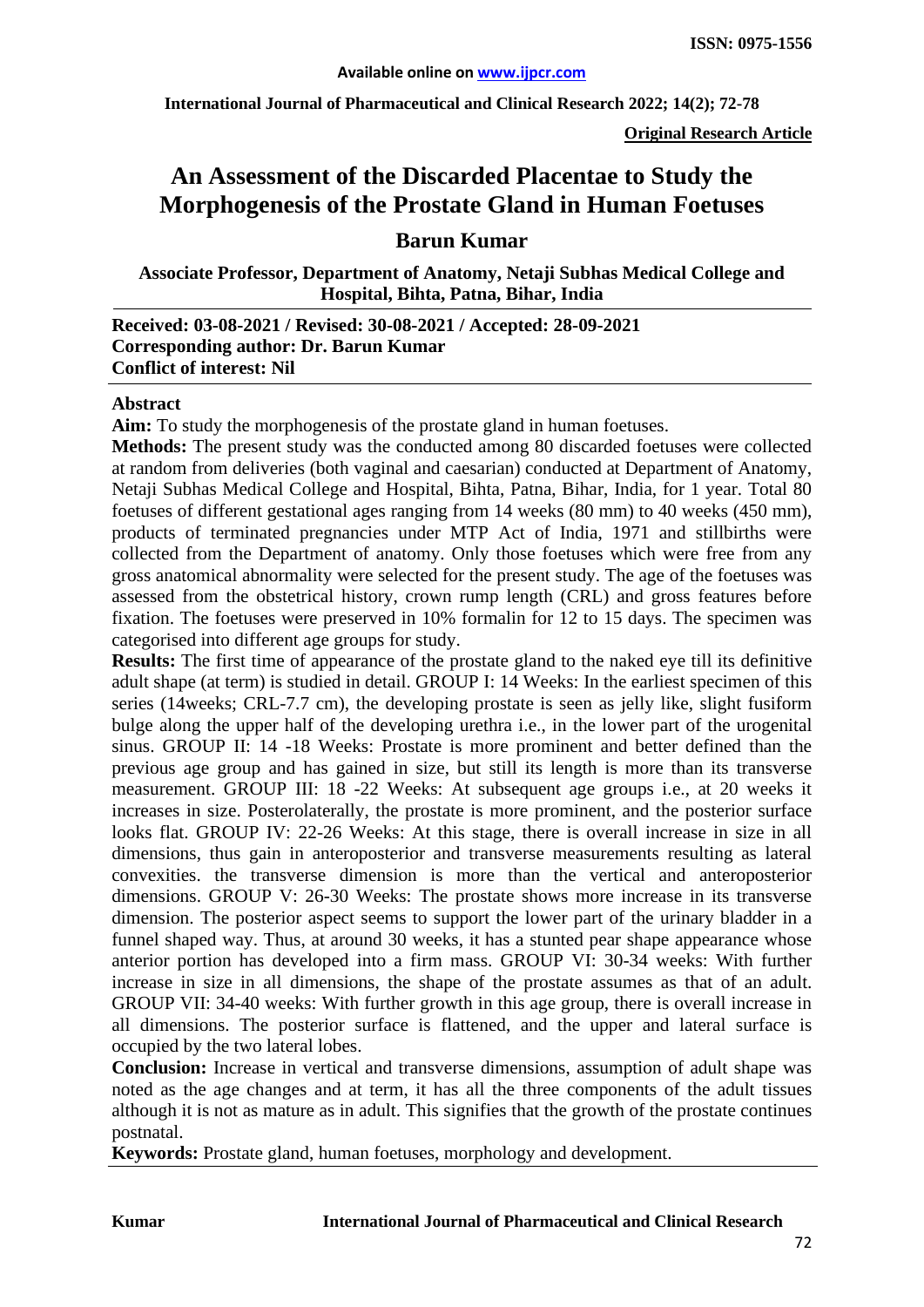This is an Open Access article that uses a fund-ing model which does not charge readers or their institutions for access and distributed under the terms of the Creative Commons Attribution License (http://creativecommons.org/licenses/by/4.0) and the Budapest Open Access Initiative (http://www.budapestopenaccessinitiative.org/read), which permit unrestricted use, distribution, and reproduction in any medium, provided original work is properly credited.

### **Introduction**

The human prostate is a walnut sized organ at the base of the urinary bladder. It is the seat of three major causes of morbidity: benign prostatic hyperplasia (BPH), prostate cancer and prostatitis. As such it commands more attention than might be expected from an organ of this size. Anatomical illustrations of the prostate have been published dating at least as far back as the mid-16th century when Andreas Vesalius, in 1543 published his observations of the male accessory glands [1]. The links between testicular and prostatic function have also been known for hundreds of years. John Hunter, writing in 1786 in "Observations on the glands situated between the rectum and the bladder, called vesiculae seminales" said "the prostate and Cowper's glands and those of the urethra which in the perfect male are soft and bulky with a secretion salty to the taste, in the castrated animal are small, flabby, tough and ligamentous and have little secretion" [2]. The adult prostate is a compound tubularalveolar gland found in most mammals [3]. The gross structure differs considerably between species. Much of the descriptive work on the development of the prostate from its origins in the hindgut to descriptions of the adult organ was performed by anatomists and pathologists working in the early to mid-20th century. Subsequent work has outlined the molecular basis for these descriptions. Interest in prostate biology is centered around the human organ and that of the species, notably rats and mice used to model human diseases. A clear understanding of the differences in the structure of human and rodent prostates is important in assessing the results of animal studies. Prostatic development is dependent on both epithelial-mesenchymal interactions and androgens, whose effects are mediated via androgen receptors (ARs). The prostate develops from the embryonic urogenital sinus, which is composed of urogenital sinus epithelium (UGE) and urogenital sinus mesenchyme (UGM). Interactions between UGM and UGE are obligatory for prostatic development, and thus prostatic development only occurs when UGM and UGE are associated and are grown in the presence of androgens. During androgendependent prostatic development, UGM specifies prostatic epithelial identity, induces epithelial bud formation, elicits bud growth and ductal branching, promotes epithelial differentiation into secretory epithelial cells and determines the types of secretory proteins expressed [4,8].

#### **Materials and methods:**

The present study was the conducted in Department of Anatomy. Total 80 discarded placentae were collected at random from deliveries (both vaginal and caesarian) conducted Netaji Subhas Medical College and Hospital, Bihta, Patna, Bihar, India, for 1 year. total 80 foetuses of different gestational ages ranging from 14 weeks (80 mm) to 40 weeks (450 mm), products of terminated pregnancies under MTP Act of India, 1971 and stillbirths were collected from the Department of anatomy. Only those foetuses which were free from any gross anatomical abnormality were selected for the present study. The age of the foetuses was assessed from the obstetrical history, crown rump length (CRL) and gross features before fixation. The foetuses were preserved in 10% formalin for 12 to 15 days. The specimen was categorised into different age groups as follows for easier study and observation.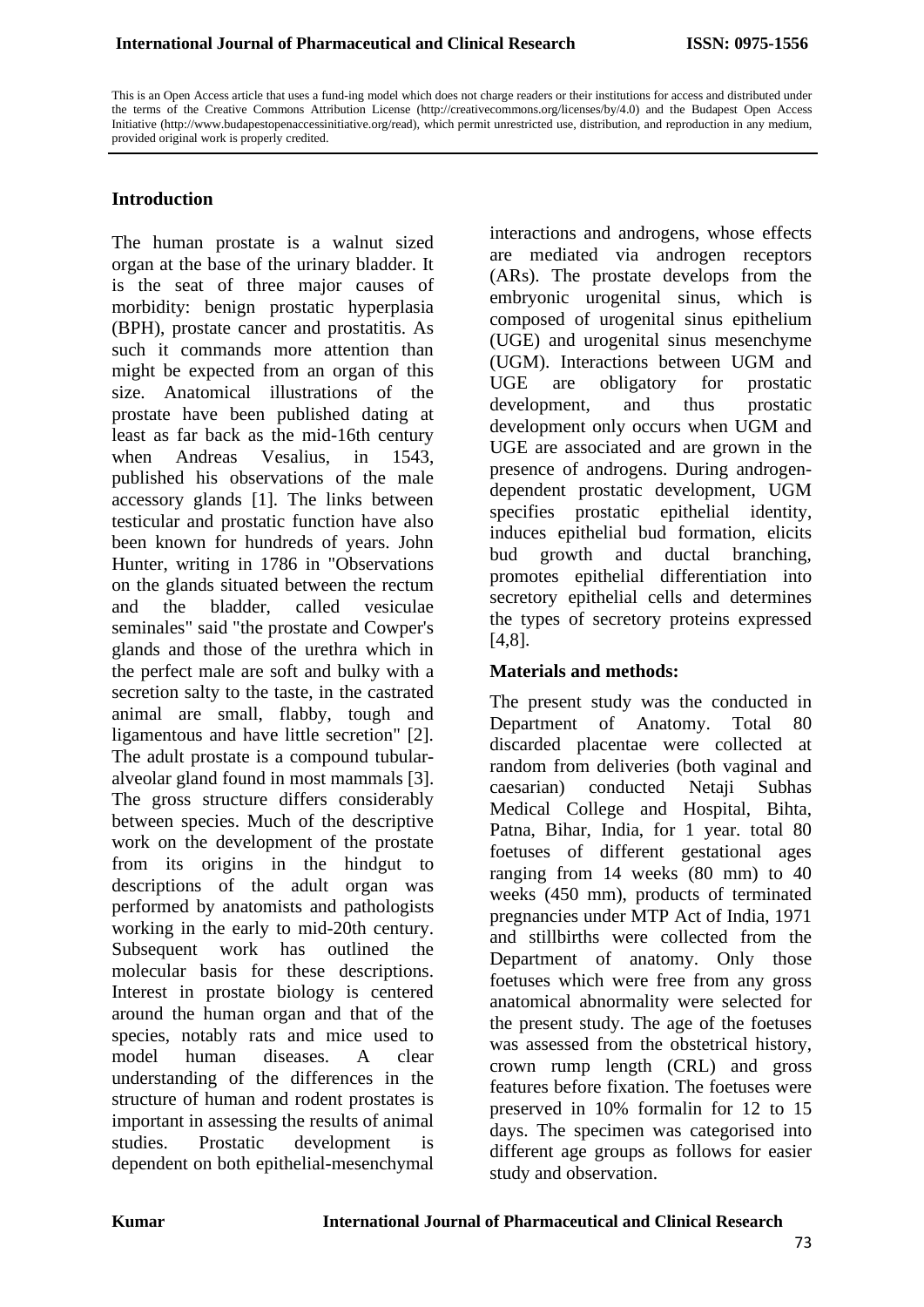Group 1- Upto 14 weeks Group 2- 14-18 weeks Group 3 -18-22 weeks Group 4 -22-26 weeks Group 5- 26-30 weeks Group 6 -30-34 weeks Group 7- 34-40 weeks

After proper fixation (for about 2 weeks) the foetuses were dissected. The abdomen was opened by a left paramedian incision. The incision was extended inferiorly to cut through the cartilage of the hip joint thus exposing urinary bladder and the prostate from the left. The specific age at which the gland first appeared in situ and was visible to the naked eye just below the urinary bladder was noted. The prostate gland was finally removed along with the urinary bladder and was studied for the growth and development and its changing size, shape and volume.

# **Results:**

The first time of appearance of the prostate gland to the naked eye till its definitive adult shape (at term) is studied in detail. Growth and development at specific age period at different age groups are described as below.

**Group I:** 14 Weeks: In the earliest specimen of this series (14weeks; CRL-7.7 cm), the developing prostate is seen as jelly like, slight fusiform bulge along the upper half of the developing urethra i.e., in the lower part of the urogenital sinus. A mild angulation also exists in between the proximal swollen part and the caudal part of the developing urethra. Posteriorly, the anlage of the developing prostate is seen enveloping the cephalic end of the developing urethra.

**Group II:** 14 -18 Weeks: Prostate is more prominent and better defined than the previous age group and has gained in size, but still its length is more than its transverse measurement and thus it has an elongated look and is tapered distally. The developing prostate is discernable both on

anterolateral as well as on posterior aspects as a swollen fold of tissue enveloping the upper third of the developing urethra. It can be demarcated from the urinary bladder by a shallow groove and prostate is seen more prominent on the posterior aspect. Viewed from the side, the developing prostate looks like a tongue shaped structure merging with each other on the anterior aspect of the urethra.

**Group III:** 18 -22 Weeks: At subsequent age groups i.e., at 20 weeks it increases in size. It is seen developing transversely across the cephalic end of the urethra and at this stage, it assumes a more rounded appearance with increase in both transverse and anteroposterior measurements. There is increase in prostatic volume throughout from all its aspects. The prostatic swelling appears harder and more fibrous at this stage than the earlier stages. It is seen as a greyish white structure which could be the beginning of the formation of the capsule. Posterolaterally, the prostate is more prominent, and the posterior surface looks flat.

**Group IV:** 22-26 Weeks: At this stage, there is overall increase in size in all dimensions, thus gain in anteroposterior and transverse measurements resulting as lateral convexities. The convexity on lateral aspect is more prominent as two protruding bodies whilst the dorsal surface is nearly flat with a median longitudinal groove. The prostate at 22 weeks is seen to have a greyish white covering which is glistening and is probably the beginning of the capsule formation. It is firmer in consistency as compared to the previous age group. The development of the prostate is more enhanced posteriorly and is seen as two lateral protruding masses from the cephalic end of the developing prostate. There is a pyramidal shaped elevation on the anterior aspect tapering toward the apex which is recognized as the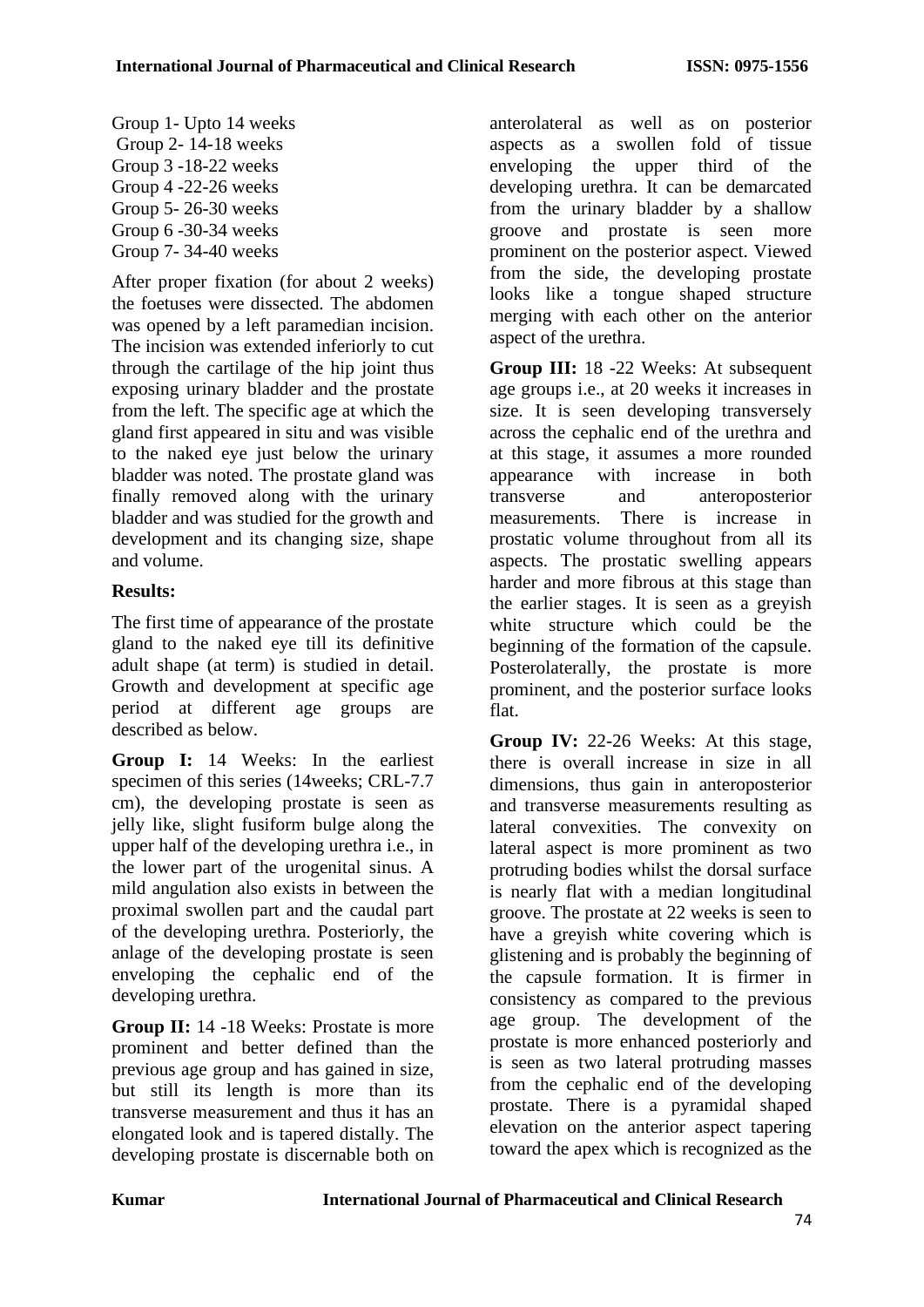anterior lobe. From the anterior view, the two lateral lobe rudiments are seen as ovoid swelling jutting out from the main tissue. On lateral view, a small ovoid swelling with rough surface is recognizable as the representative of the lateral lobes. From the posterior aspect, the two lateral swellings got merged with each other behind to form a flattened posterior lobe. The posterior surface is bigger than the lateral and anterior lobes. Thus, the growth of the developing prostate is responsible to give a conical appearance with the broader cephalic end and a narrow-tapered end caudally. In this age group, there is overall growth in all dimensions however, the transverse dimension is more than the vertical and anteroposterior dimensions.

**Group V:** 26-30 Weeks: It acquires a greyish white appearance losing its glistening jelly like appearance of previous age group at 26 weeks and the posterior surface shows reddish brown spots which are just visible to the naked eye and these spots may probably be the developing blood vessels (venous plexus). The prostate shows more increase in its transverse dimension. The posterior aspect seems to support the lower part of the urinary bladder in a funnel shaped way. The two lateral lobes are bulkier than the earlier age group and they fuse and get merged with each other in the same plane and form the posterior lobe. From the lateral view, the two lateral lobes are slightly higher than the anterior lobe and extend upwards and laterally. The capsule formation goes on and is well enhanced by 27 weeks as evidenced by a clear-cut lower margin of the developing prostate and well separated out by a groove which demarcates it from the developing urethra. The upper margin is also separated out from the developing urinary bladder. The prostate thus acquires a firm looking appearance and is more fibrous and looks pinkish grey (because of the blood supply).

The anterior lobe is represented by a band of fibromuscular tissue connecting the two lateral lobes in front of the urethra adioining the neck of the bladder and is continuous posterolaterally to become the well-formed lateral lobes. Thus, at around 30 weeks, it has a stunted pear shape appearance whose anterior portion has developed into a firm mass.

**Group VI:** 30-34 weeks: With further increase in size in all dimensions, the shape of the prostate assumes as that of an adult. The prostate is well formed and has a firm nodular look and is reddish brown in color.As viewed from the front, the gland is firm due to more condensation of the fibres and muscles. The anterior lobe can be visualized which has a fibromuscular texture and is rougher than the other lobes. The two lateral lobes, as two eminences show more growth posterolaterally and are extended on the posterior lobe and are seen merging with each other on the posterior aspect. The inferior margin of the prostate is well developed and surrounds the urethra all around it delineating it thus showing the well-developed capsule. On the posterior surface is seen a network of blood vessels by 30 weeks visible to the naked eye.

**Group VII:** 34-40 weeks: With further growth in this age group, there is overall increase in all dimensions. The prostate is firmer in consistency, harder than before and by 36 weeks, the two lateral protrusions are well developed and have a nodular rounded look presenting as two lobes with the central area flattened. Firm anterior lobe of the prostate is seen as a pyramidal shaped strip of prostatic tissue in front of the upper part of the urethra and neck of the bladder. The two lateral lobes seem to extend anterolaterally more or less assuming the adult shape. The false capsule is more distinct on the lateral lobes and is better defined as compared to the earlier age group. The vertical dimension decreases as seen from the anterior view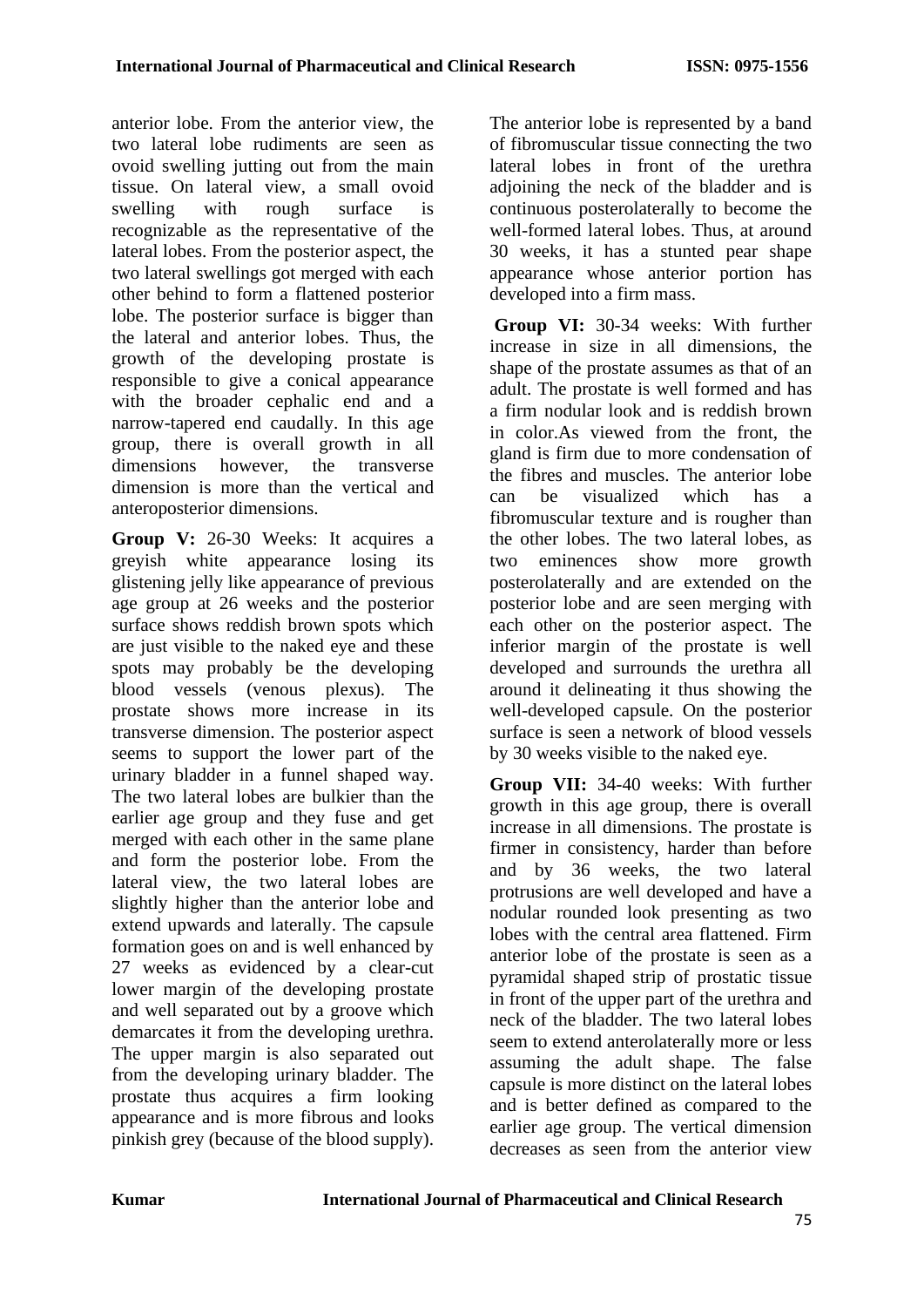and is about half of the horizontal dimension. The anterior lobe has a ratio of about one third of the lateral lobes. The posterior surface is flattened, and the upper and lateral surface is occupied by the two lateral lobes.

# **Discussion:**

Development of the prostate begins with the growth of prostatic buds from the urogenital sinus at about 10th week of fetal development in Majority of the workers have laid more emphasis on histogenesis. The prostate gland begins to develop in the 10th week as a cluster of endodermal evaginations that bud from the pelvic urethra and grow into the surrounding mesenchyme [9]. The prostate gland develops during the third month from interactions between the urogenital sinus mesenchyme and the endoderm of the proximal part of the urethra [10,11]. The multiple endodermal outgrowths arise from the prostatic part of the urethra and grow into the surrounding mesenchyme. The glandular epithelium of the prostate differentiates from these endodermal cells [12]. In males the inferior portion of the primitive urogenital sinus gives rise to the pelvic urethra and to penile urethra. By 6th week, the germs cells migrating from the yolk sac begin to arrive in the mesenchyme of the posterior body wall. The arrival of germ cells in the area just medial to the mesonephroi at the 10th thoracic segment induces cells of the mesonephroi and adjacent coelomic epithelium to aggregate into somatic sex cords that invest the germ cells. The sexual differentiation of genetic males begins at the end of the 6thweek when a specific gene on the Y chromosome (SRY) is expressed in the sex cords cells. The product of this gene called the SRY protein initiates a development cascade that leads to the formation of the testes, the male external genitalia and the entire constellation of male secondary sex characteristics. The paramesonephric ducts

degenerate. During the 3 rd month the prostate and bulb urethral glands grow from the adjacent pelvic urethra [13]. The present workers while studying on developmental gross anatomy notice a gradual change in the size of the prostate as age advances. In the present study, the youngest prostate studied is of a 14week old foetus and the prostate is visible as a longitudinal strip of mesenchymal induration which is pearly white and jelly like surrounding the upper half of the developing urethra. The prostate is described to have four surfaces anterior, posterior and two inferolateral surfaces [10]. The posterior surface is flat transversely and convex vertically. It is characterised by a midline groove that is wider toward the base of the gland and serves to partially separate the gland posterior into right and left lateral lobes [14]. The posterior surface superiorly presents an annular groove through which the two ejaculatory ducts enter into the prostate. This annular groove subdivides this surface into upper smaller and lower larger parts. The latter is again subdivided by a median vertical groove into two lateral right and left lobes. The upper or superior part belongs to the median lobe and intervenes between the two ejaculatory ducts posteriorly and the prostatic urethra anteriorly. The lateral lobes are connected together anteriorly in front of the urethra by a fibromuscular band known as the isthmus which has no glandular tissue [10]. The posterior surface is described as nearly flat [15]. According to our present study, the posterior surface is seen as a merging surface from the two bulges of lateral lobes in a funnel shape with a V shaped trough toward upper end in which seminal vesicles are also converged towards the midline. The numbers 4,3,2 indicate the transverse, vertical and anteroposterior dimensions of the gland in cms [10]. In our present study, the anteroposterior, tranverse and vertical dimensions are measured. The mean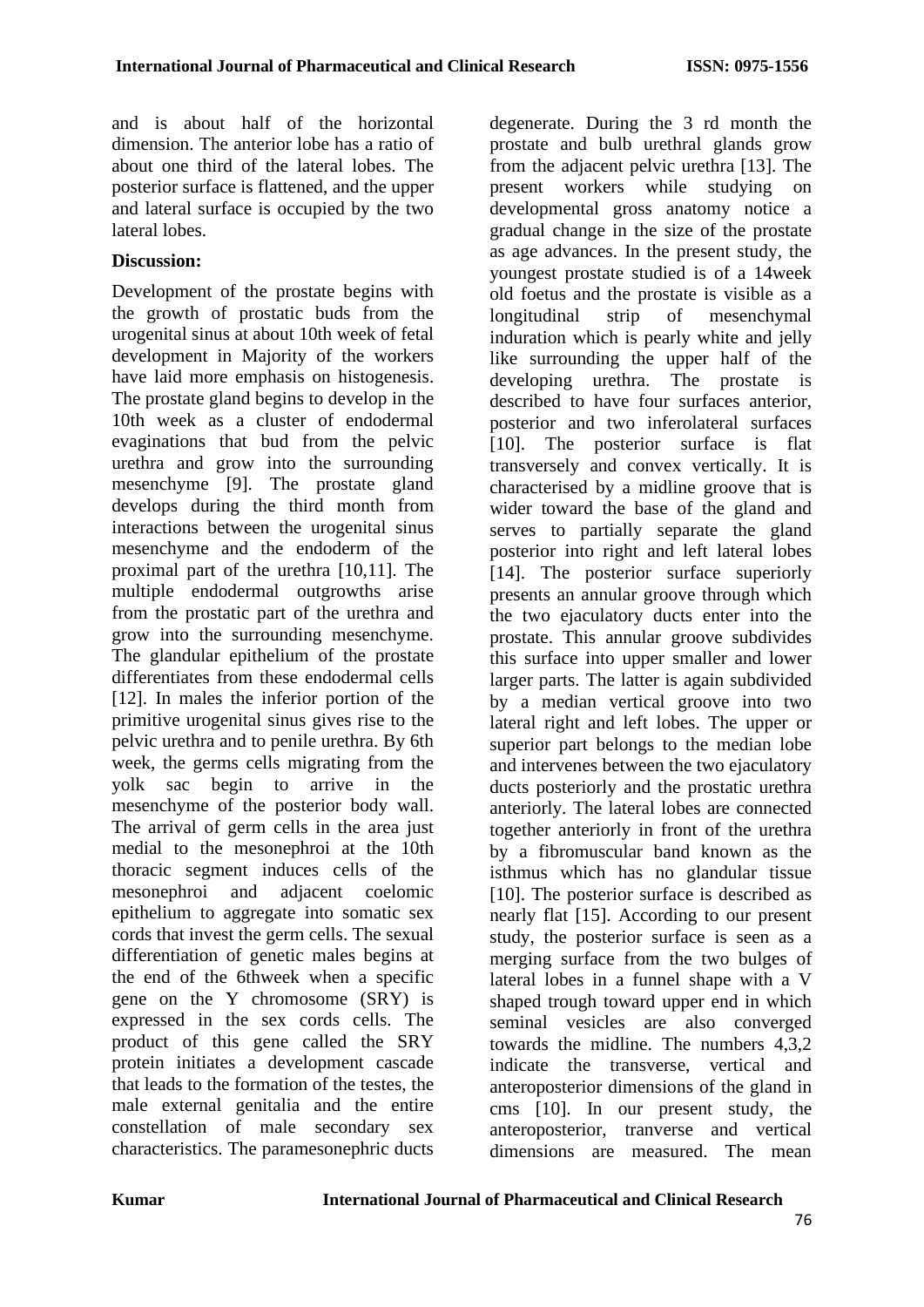transverse dimension of 38–42-week-old foetus is 14.92mm, that of vertical is 10.25 mm, and the anteroposterior dimension is 7.21mm.

## **Conclusion:**

Increase in vertical and transverse dimensions, assumption of adult shape was noted as the age changes and at term, it has all the three components of the adult tissues although it is not as mature as in adult. This signifies that the growth of the prostate continues postnatally.

## **Reference:**

- 1. Vesalius, A.; O'Malley, CD.; Calcar, JSv; Saunders, JBdCM. The illustrations from the works of Andreas Vesalius of Brussels: with annotations and translations, a discussion of the plates and their background, authorship and influence, and a biographical sketch of Vesalius. World Publishing Company; 1950.
- 2. Geller J. Pathogenesis and medical treatment of benign prostatic hyperplasia. Prostate Suppliment. 1989; 2:95–104.
- 3. Price, D.; Williams-Ashman, H. The accessory reproductive glands of mammals. In: Young, W., editor. Sex and internal secretions. 3. Vol. 1. Williams and Wilkins; Baltimore: 1961. p. 366-448.
- 4. Cunha GR, Donjacour AA, Cooke PS, Mee S, Bigsby RM, Higgins SJ, et al. The endocrinology and developmental biology of the prostate. Endocrine Rev 1987; 8:338 – 62.
- 5. Cunha GR, Fujii H, Neubauer BL, Shannon JM, Sawyer LM, Reese BA. Epithelial-mesenchymal interactions in prostatic development: I, morphological observations of prostatic induction by urogenital sinus mesenchyme in epithelium of the adult rodent urinary bladder. J Cell Biol 1983; 96:1662–70.
- 6. Cunha GR, Sekkingstad M, Meloy BA. Heterospecific induction of prostatic development in tissue recombinants prepared with mouse, rat, rabbit, and human tissues. Differentiation 1983;  $24:174 - 80.$
- 7. Cunha GR, Reese BA, Sekkingstad M. Induction of nuclear androgenbinding sites in epithelium of the embryonic urinary bladder by mesenchyme of the urogenital sinus of embryonic mice. Endocrinology 1980; 107:1767–70.
- 8. Cunha GR. Androgenic effects upon prostatic epithelium are mediated via trophic influences from stroma. In: Kimball FA, Buhl AE, Carter DB, eds. new approaches to the study of benign prostatic hyperplasia. New York: Liss, 1984. 81–102.
- 9. Wein AJ. Normal development of the urogenital system. Kavoussi LR, Novide AC, Partin AW, Peters CA. editors. In pediatric urology. Vol 4. 9th ed. Philadelphia: Saunders Elsevier; 2007. p. 3137-9.
- 10. Sahana SN. Genital System In: Human Anatomy. 3rd edition. India: Books and Allied Private Limited; 1980. p. 402-5.
- 11. Hammerich KH, Ayala GE, Wheeler TM. Anatomy of the prostate gland and surgical pathology of prostate cancer. In: Hedvig Hricak, Scardino PT, editors. Prostate Cancer. New York: Cambridge University Press; 2009.
- 12. Moore KL, Persaud TVN. The urogenital system. In: The developing human, clinically oriented embryology. 8th ed. Philadelphia: Elsevier; 2008. p. 263- 70.
- 13. Larsen WJ. Development of the urogenital system. In: Human embryology. 3rd ed. Philadelphia: Churchill Livingstone; 2001. p. 282-3.
- 14. Skandalakis JE, Colborn GL, Badalament RA, Scaljon W, Parrott TS, Galloway NTM et al. Male genital system. Skandalakis JE, Weidman TA,